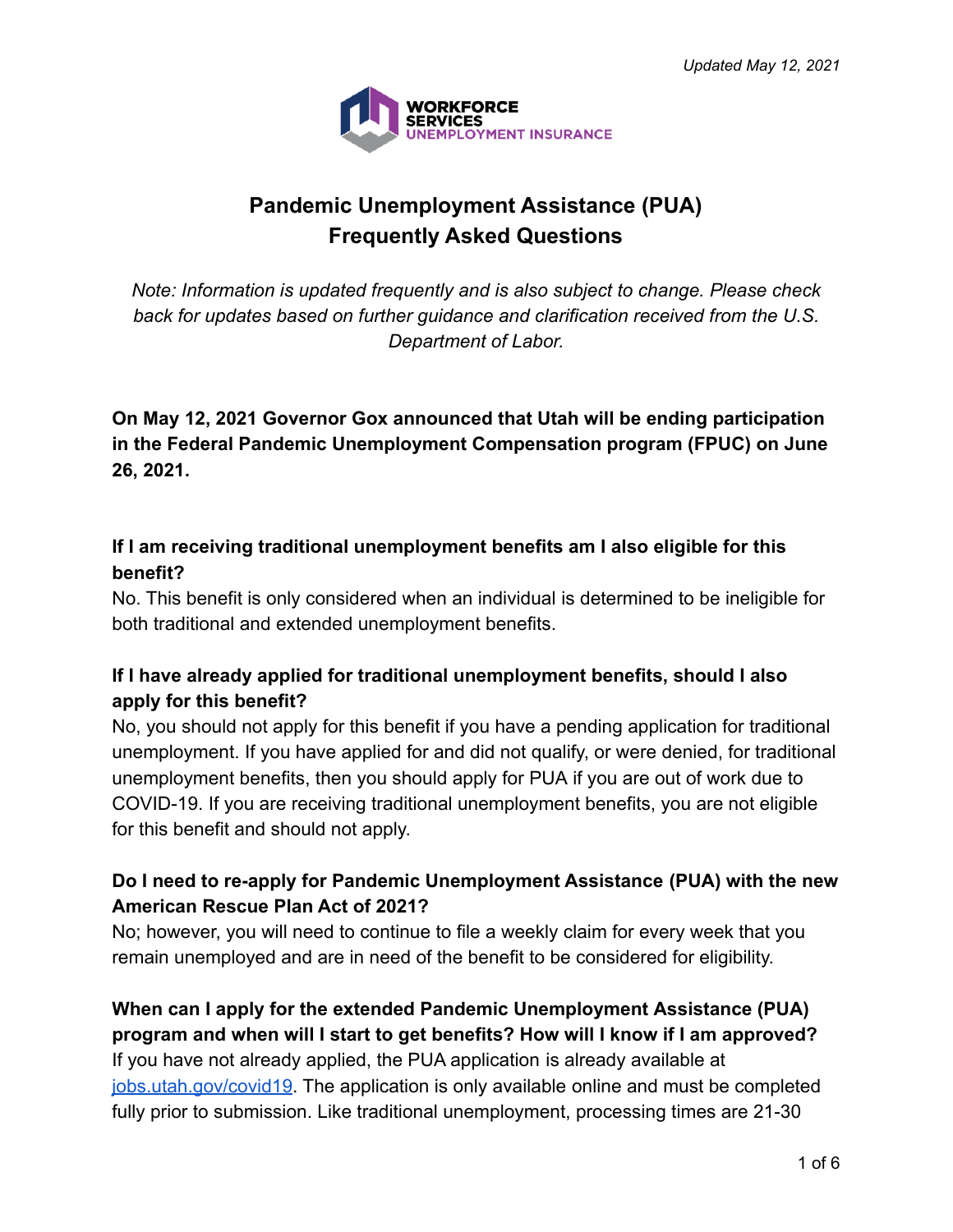days. Applicants who are approved or denied will be notified. There is not a need to call the department about your application, if there are questions about your claim the department will contact you.

#### **Is PUA also eligible for the additional \$300 a week benefit?**

Yes; but, only during the time period of Dec. 27, 2020, through Jun 26, 2021. There is no additional action you need to take beyond filing your weekly claims as long as you remain eligible for unemployment benefits. Eligibility for the \$300 weekly benefit will automatically be considered during the eligible time period.

#### **Can I receive all 79 weeks of benefits if I apply now?**

No. Retroactive eligible weeks are limited for applications filed from Dec. 27, 2020, forward to the week beginning Dec. 6, 2020. Also the program expires for all individuals, regardless of the number of weeks claimed, on June 26, 2021.

#### **Who is eligible for Pandemic Unemployment Assistance (PUA) benefits?**

PUA is a benefit for those who were working and are now out of work, and were/are self-employed, or others whose employment or employer does not contribute taxes towards traditional unemployment, such as independent contractors and those working for tax exempt institutions.

Those who are eligible for traditional unemployment benefits or extended unemployment benefits are not eligible for PUA benefits. If you were denied traditional unemployment benefits you should apply for PUA.

In addition, you must be unemployed as a direct result of COVID-19 to be considered for eligibility. Below are some examples:

- You have been diagnosed with COVID-19
- A member of your household has been diagnosed with COVID-19
- You are providing care to a household or family member who has been diagnosed with COVID-19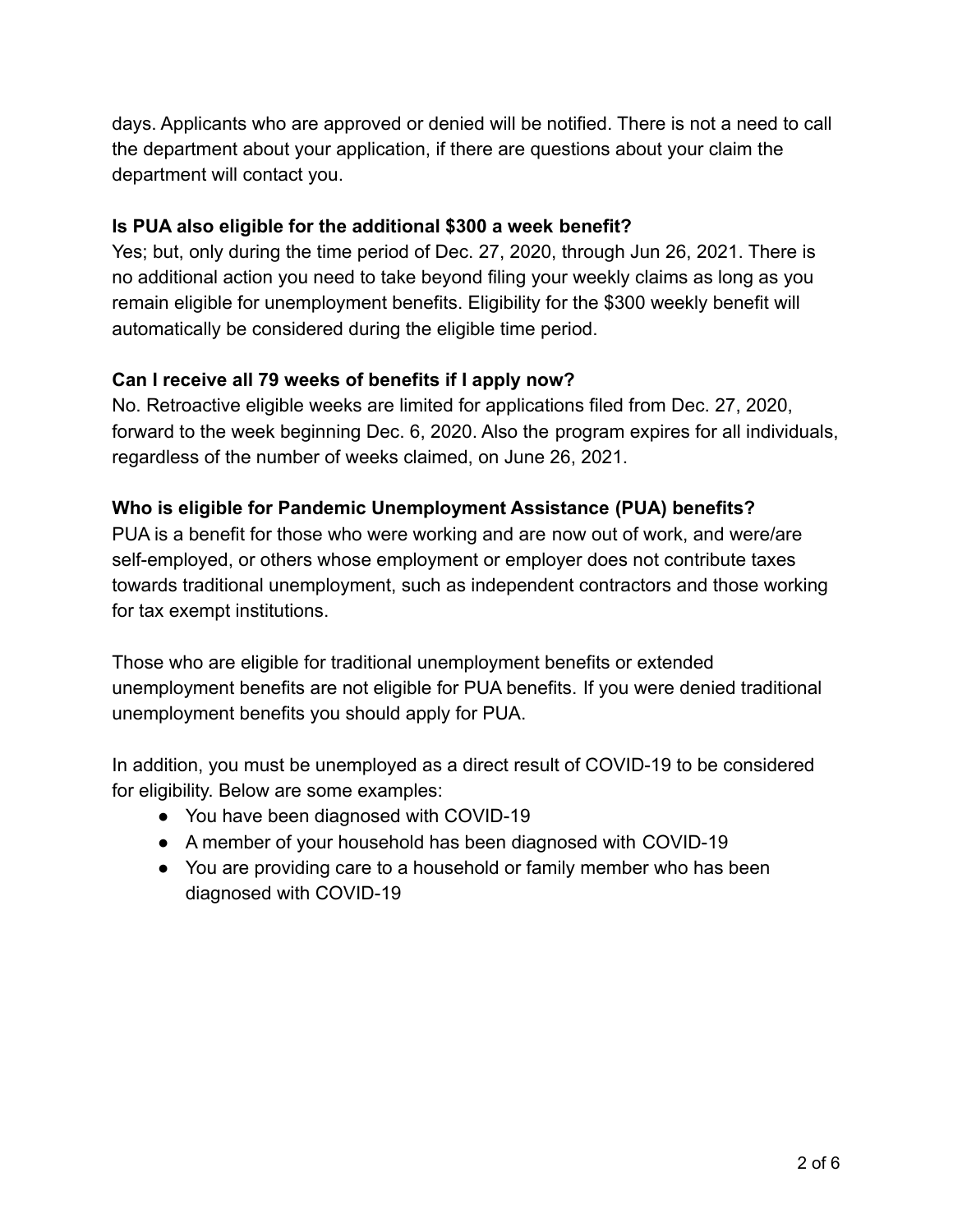# **How do I know if I should apply for Pandemic Unemployment Assistance (PUA) or traditional unemployment benefits?**

If you are an employee working for an employer, in most instances you will need to apply for traditional unemployment. If you are self-employed you should apply for PUA. Only individuals who are out of work due to COVID-19 may be eligible for PUA.

Another resource available is the "[Am I Eligible?](https://jobs.utah.gov/ui/home/Home/UiEligible)" feature at [jobs.utah.gov/ui/home](https://jobs.utah.gov/ui/home). Any claimant can enter their Social Security Number: if it comes back with an eligible monetary decision of any amount, then you should apply for traditional unemployment; otherwise, ineligible decisions should apply for PUA benefits.

#### **What information will I need to provide to be able to apply for benefits?**

It is recommended you have the following information when you file:

- Your Social Security Number
- If you were employed:
	- 2020/21 W-2s for all employers you worked for during that year
- If you were self-employed, all 2020/21 Form 1099s; AND Schedule C from your 2019/20 tax return OR one of the following:
	- $\circ$  All 2020/21 Form 1065s
	- General Ledger
	- Check Register
- Your State Driver License or Identification card, if you have one
- Your Alien Registration Documentation, if you are not a U.S. citizen but are legally authorized to work in the United States
- Your highest 2020/21 quarter earnings
	- If you are not able to provide this then you will need to take your total net (after deductions) earnings for 2020/21 and divide by 4

# **I am self-employed and I have not filed my 2020 or 2021 taxes but I am being asked to submit my 2020 or 2021 taxes as part of the application process. Is there anything else I can submit?**

If you have not filed your 2020 or 2021 taxes, other documents you could sumit are:

- Tax return form Schedule C
- Form 1099
- $\bullet$  W-2
- Form 1065
- General Ledger
- Check Register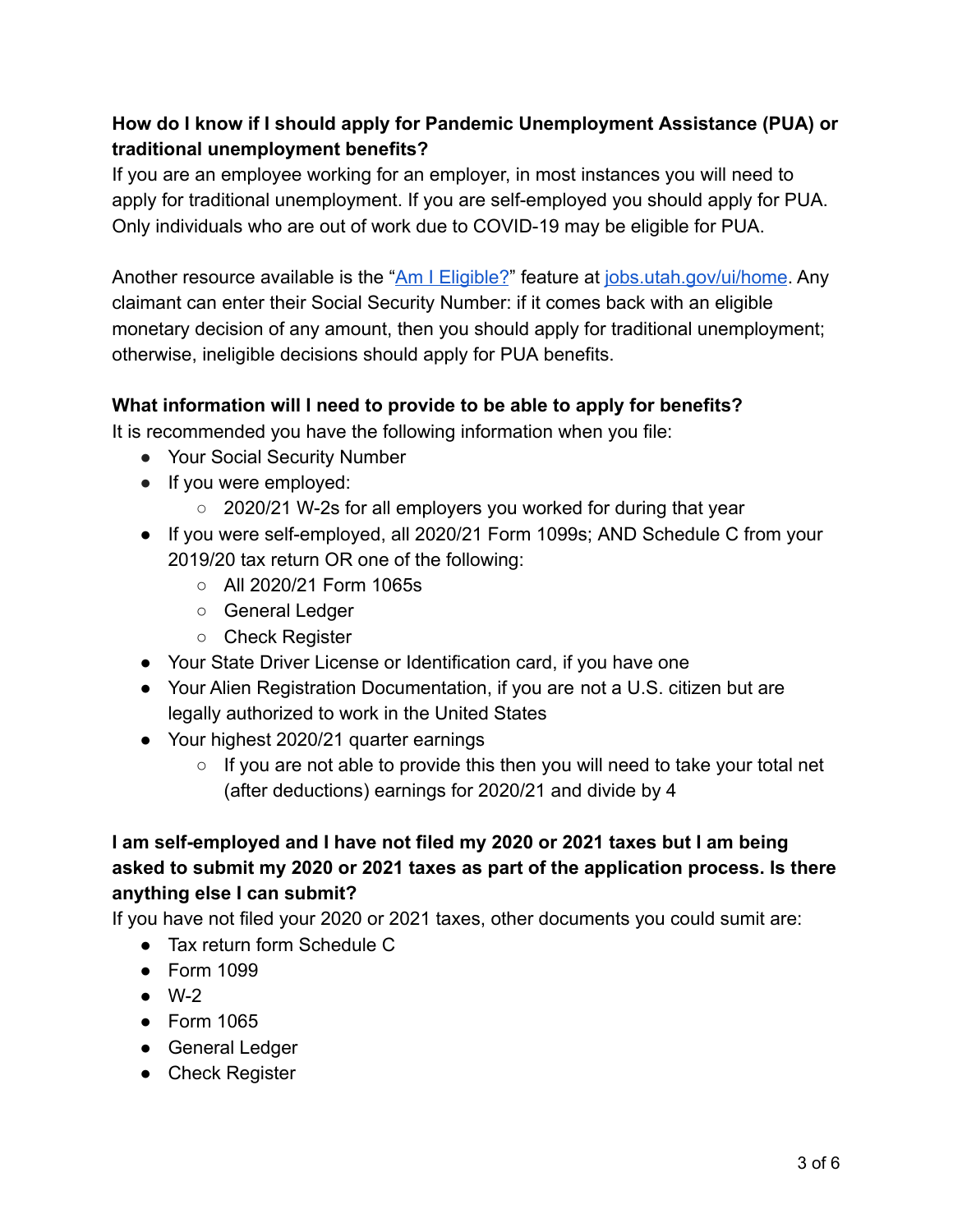## **If I do not provide accurate information on my application, will I have to repay benefits received?**

Yes. As with any unemployment claim, you are required to provide accurate information or face penalties including denial of benefits and repayment of benefits.

## **Am I eligible for Pandemic Unemployment Assistance (PUA) if my work allows me to telework for pay?**

No. If you have the ability to telework and be paid the same as you have customarily worked prior to the COVID-19 pandemic, then you are not eligible for PUA.

# **If I am receiving paid sick leave or other paid leave, am I eligible for Pandemic Unemployment Assistance (PUA)?**

No, if you are on paid leave you are considered employed.

# **Will I need to file a weekly claim while receiving Pandemic Unemployment Assistance (PUA)?**

Yes, you will need to file weekly claims to receive weekly payments. Those weekly claims can be filed at the same location you filed your initial application. You must begin to file a weekly claim the Sunday following your initial claim and every week thereafter while you are unemployed.

# **What if I am receiving Pandemic Unemployment Assistance (PUA) and become eligible for a new traditional unemployment insurance claim?**

If you are receiving PUA and become eligible for a new traditional unemployment insurance claim, you will no longer be eligible for PUA.

# **What information will I need to provide for my weekly claims for Pandemic Unemployment Assistance (PUA) benefits?**

It is recommended you have the following information when you file:

- Your Social Security Number
- Current mailing address
- Gross wages earned during the week, if any
- Verification that you are actively looking for work

# **I forgot to enter something on my application or need to change some of the information on my application. How can I make those changes?**

Please check your information carefully before submitting your application. You cannot make changes once it is submitted. If you need to make changes, please contact us. You can still upload documents after your application is submitted.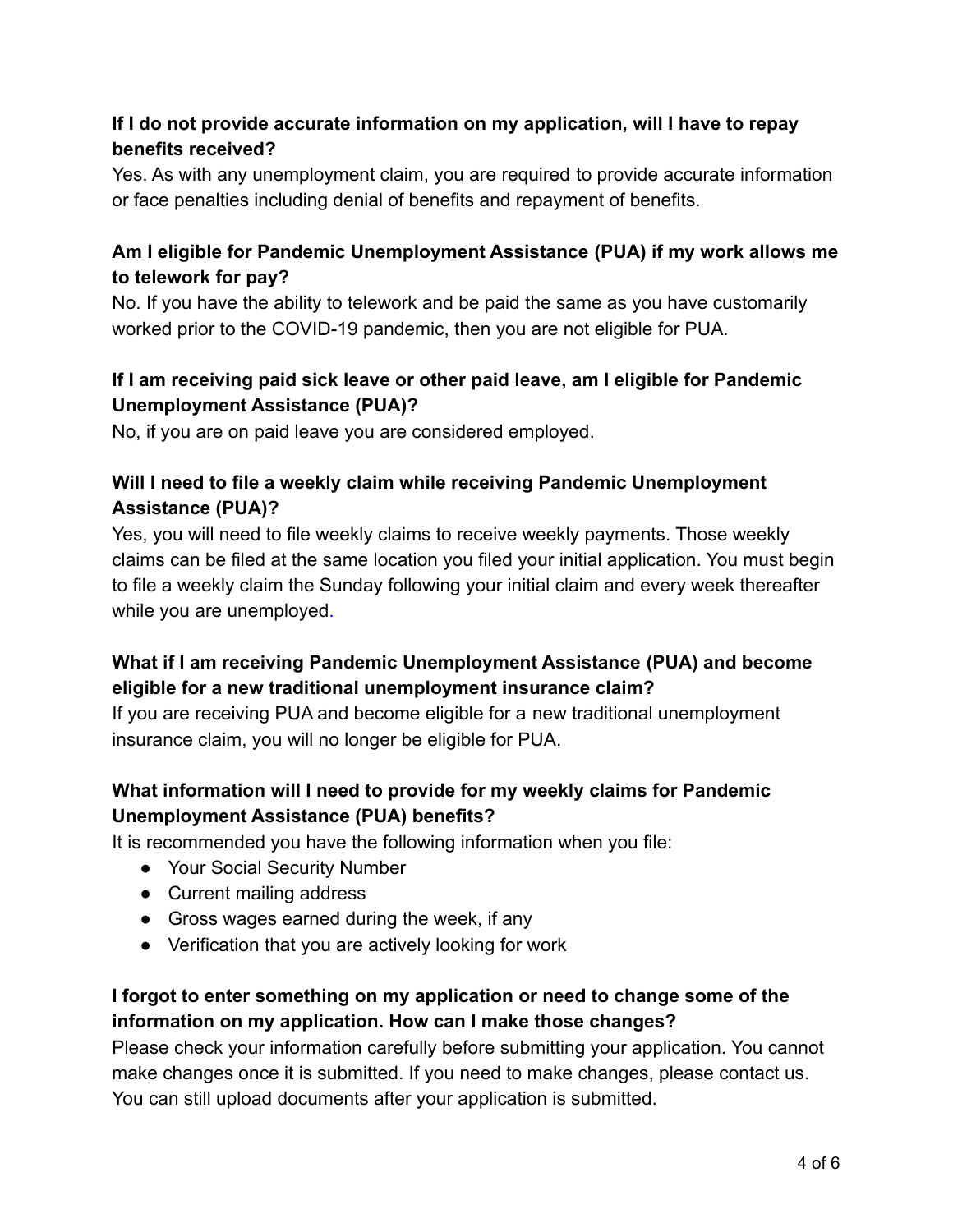#### **I forgot to upload documentation to my claim when I applied. How can I get the document submitted?**

Log into [jobs.utah.gov/jsp/utjobs/pua-login](https://jobs.utah.gov/jsp/utjobs/pua-login). Select the initial or weekly claim you need to upload documents for. Then select the upload tab and upload the additional documents.

# **Once I click the submit button, how do I know my application has been submitted?**

You can see the status of your application at the bottom of the page. Once you have logged out, you can return to this page by logging into [jobs.utah.gov/jobseeker](https://jobs.utah.gov/jobseeker/index.html) and selecting the "Pandemic UI" link.

#### **What is the status of my claim?**

It takes 21-30 days to receive payment if approved. Once approved you will receive a check in the mail. You can check the status of your claim by signing into [jobs.utah.gov/jsp/utjobs/pua-login](https://jobs.utah.gov/jsp/utjobs/pua-login). Select "Pandemic UI" and scroll down to see the status of your claim.

#### **How will I receive my payments?**

Payments will be issued by paper checks. Payments by [direct deposit](https://jobs.utah.gov/ui/forms/form682.pdf) or Utah debit card will not be available for PUA at this time.

#### **Am I required to look for work?**

Yes, to be eligible for unemployment benefits, including PUA, you must actively look for work. As of Sept. 27, 2020, unless you have a qualifying COVID-19 deferral reasons, you are required to both register for work and make a good faith effort to obtain employment.

You should make at least four new full-time job contacts each week. A job contact means a reasonable contact or action where a clear path to re-employment can be demonstrated, such as filling out an application, submitting a resume, networking, attending job related workshops, or interviews.

A new contact means contacting an employer you have not contacted before, or contacting a previously contacted employer on a newly listed job opening. You are required to keep a detailed record of your work search activities. You may be selected at any time for an audit or eligibility review during which you will be asked to provide this information. Your record of employer contacts should include the following:

● Date of contact